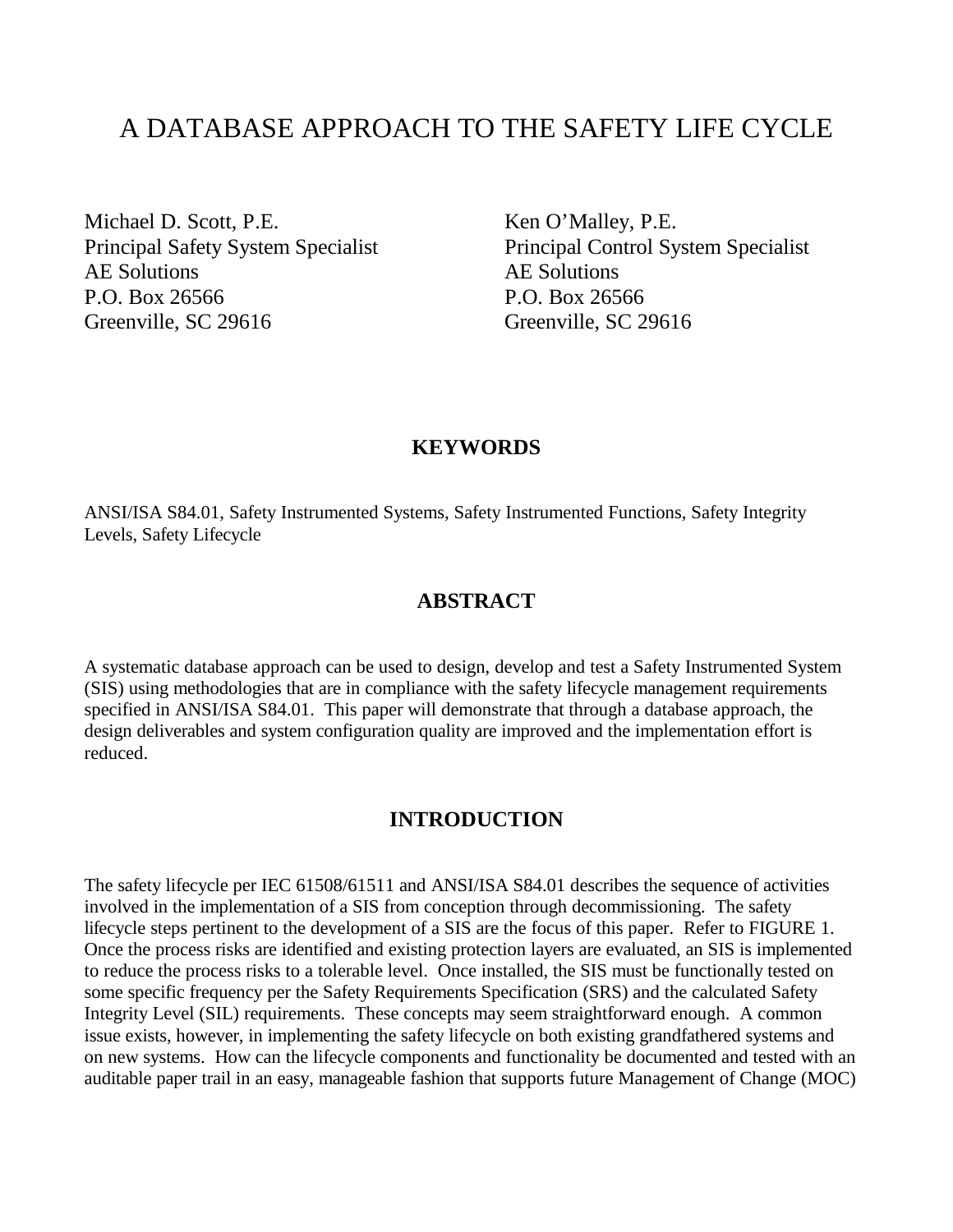efforts without adding excessive burden to plant staff? This paper illustrates how a database approach can be a very effective answer to this question.



**FIG. 1 - SAFETY LIFECYCLE; STEPS PERTINENT TO SIS ARE CLOUDED (1)**

# **DATABASE DESIGN CONSIDERATIONS**

### **FLEXIBILITY / CUSTOMIZATION**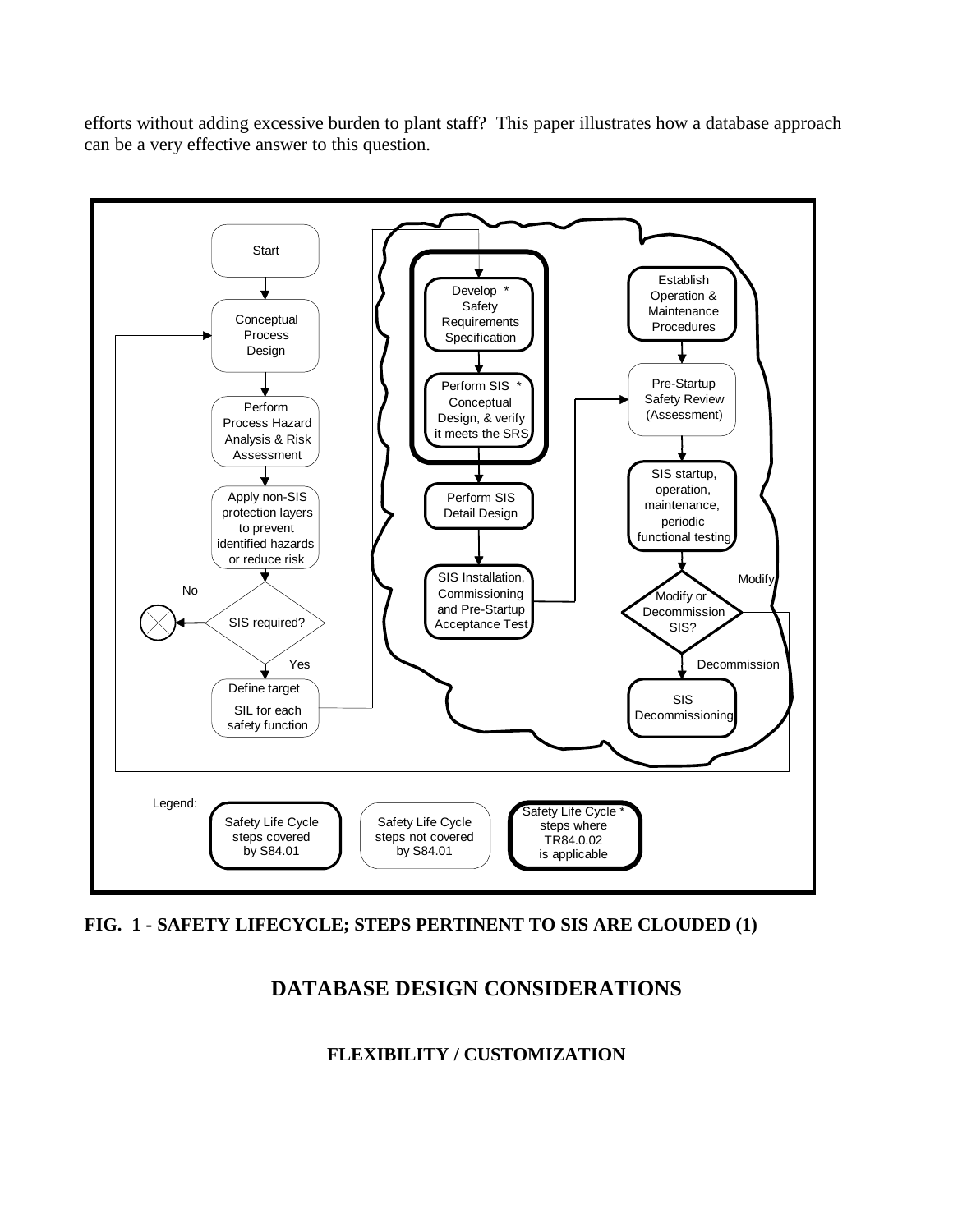Without question, the most critical decision required when developing a new database application is how much flexibility/customization should be built into the application. For example, an application developed for use by a system integrator dealing with different SIS manufacturers and different client standards on every project requires a great deal of flexibility and customization. Whereas an application developed for use by a particular SIS manufacturer or a specific end-user would require less flexibility. Keep in mind that small increases in flexibility result in exponential increases in initial development effort. Areas where flexibility considerations should be made are: the number of and headings of instrument tagname and SIS I/O assignment fields, Safety Instrumented Function (SIF) (also referred to as interlocks in this paper) naming/ numbering conventions, project or plant area designations, project phase designations, on-off state descriptor words, engineering units, alarm groups, and alarm priorities.

Figure 2 is a sample form for inputting information about each tag. An example of configurable tagnaming fields is illustrated. The figure shows that a total of 6 tagname fields available in the application but only 4 are used. The other two are marked as "NotUsed" and are disabled. So the number of fields used to create a complete tagnumber is configurable up to a total of 6 and the heading for each field is configurable. The same philosophy could be applied to I/O address assignment fields.

| $\Box$ olx<br><b>BB</b> Taglist                                                                                                    |  |  |  |  |  |  |  |
|------------------------------------------------------------------------------------------------------------------------------------|--|--|--|--|--|--|--|
| 6 Configurable Tagname<br><b>Tag List</b>                                                                                          |  |  |  |  |  |  |  |
| Fields                                                                                                                             |  |  |  |  |  |  |  |
| <b>Tagname</b><br><b>Suffix</b><br>NotUsed<br>FuncID &<br>Loop<br><b>MotUsed</b><br>Area                                           |  |  |  |  |  |  |  |
| <b>ADEV</b><br>≁HA<br>D-ADEV-108A<br>⊪108<br>$\overline{\phantom{a}}$<br>▾╽<br>D                                                   |  |  |  |  |  |  |  |
| <b>Process Desc</b><br><b>Item Type</b>                                                                                            |  |  |  |  |  |  |  |
| Computer Func<br>Reactor DR-106A O2 Analyzers High Deviation Alarm<br>▾╎                                                           |  |  |  |  |  |  |  |
| <b>P&amp;ID Number</b><br><b>Phase</b><br>Area<br>Owner<br>≁ Ho<br>R0222-D-B-01-10<br>▾                                            |  |  |  |  |  |  |  |
|                                                                                                                                    |  |  |  |  |  |  |  |
| <b>Remarks</b><br>High deviation alarm between D-AIT-108A and D-AIT-109A.                                                          |  |  |  |  |  |  |  |
| Rev<br><b>Rev Date</b><br><b>Rev Desc</b>                                                                                          |  |  |  |  |  |  |  |
| Deleted $\Box$<br>I٥<br>12/17/01 ---                                                                                               |  |  |  |  |  |  |  |
| Alarms   Cabling   UDFs 1-12   UDFs 13-25  <br>Logic<br>Inst Spec   Ref Dwgs   I/O                                                 |  |  |  |  |  |  |  |
|                                                                                                                                    |  |  |  |  |  |  |  |
| <b>Trip Value</b><br><b>Inc</b> /Dec<br><b>Min</b><br><b>Eng Units</b><br>Max                                                      |  |  |  |  |  |  |  |
| lо<br>×l                                                                                                                           |  |  |  |  |  |  |  |
| Sgr Rt<br>Zero St<br><b>One St</b><br>▾╽<br>▾∣                                                                                     |  |  |  |  |  |  |  |
| <b>Norm Val</b><br><b>Init Val</b><br><b>Valve Action</b><br><b>DO Fail</b>                                                        |  |  |  |  |  |  |  |
| ▾∣                                                                                                                                 |  |  |  |  |  |  |  |
| Log Log Freq AO Fail State                                                                                                         |  |  |  |  |  |  |  |
| $\Omega$                                                                                                                           |  |  |  |  |  |  |  |
| <b>Config Remarks</b>                                                                                                              |  |  |  |  |  |  |  |
|                                                                                                                                    |  |  |  |  |  |  |  |
|                                                                                                                                    |  |  |  |  |  |  |  |
| Duplicate<br>Close<br>Help                                                                                                         |  |  |  |  |  |  |  |
| $\overline{1}$ $\rightarrow$ $\overline{1}$ $\rightarrow$ $\overline{1}$ $\rightarrow$ $\overline{1}$ of 313<br>Record: $H \times$ |  |  |  |  |  |  |  |

**FIG. 2 - TAGLIST FORM FOR CREATING TAGGED POINTS IN THE DATABASE**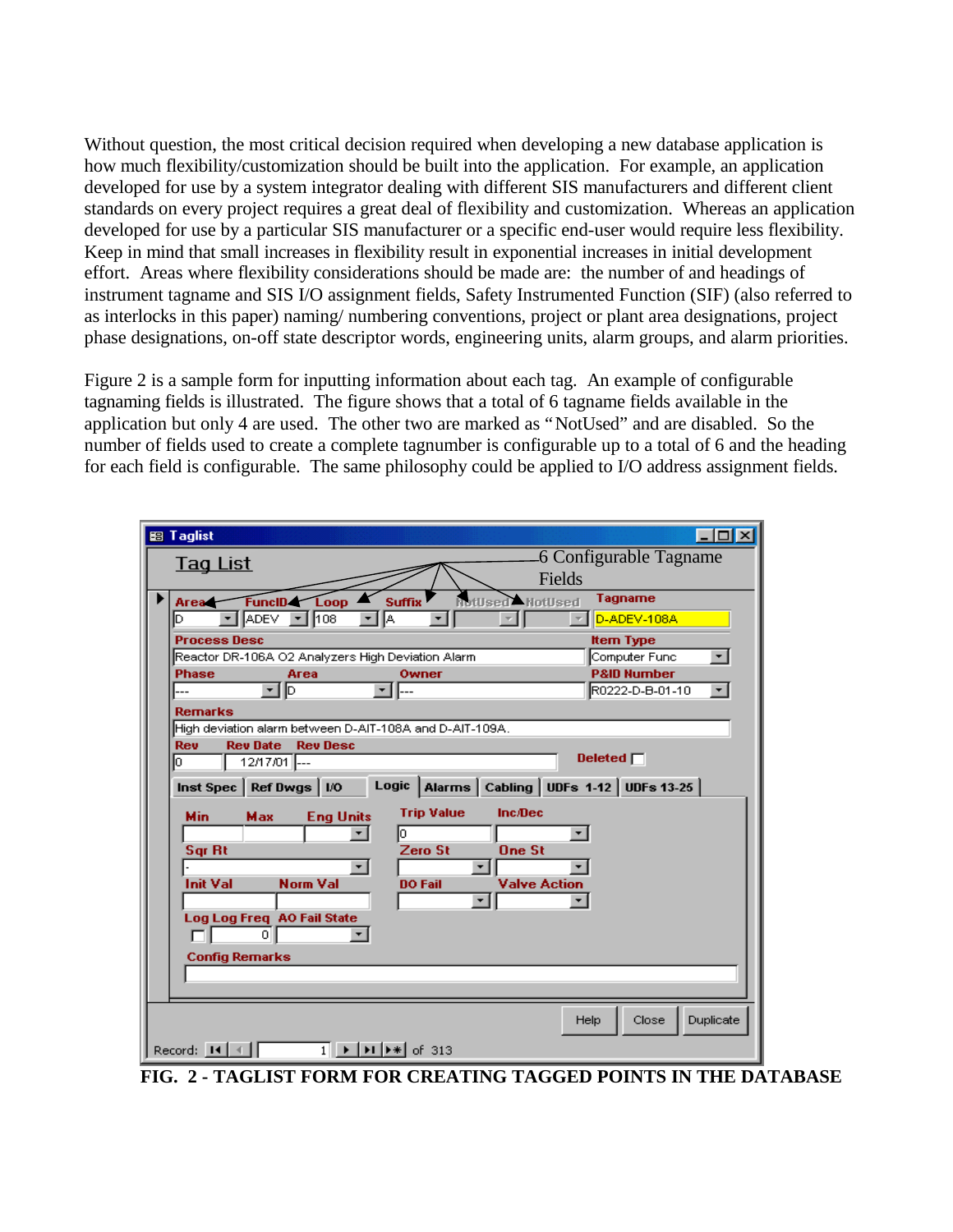Read only fields should be shown differently from Read/Write fields – notice the yellow Tagname field in Figure 2. This field is built automatically as the user enters the data for each of the individual tag fields that make up the complete Tagname. The concatenated Tagname is shown for the user's information only and is not directly accessible.

The ability to print reports on subgroups of the complete database is also an important flexibility consideration. The form in Figure 2 shows two fields, Area and Phase, which provide the flexibility search criteria for reporting.

#### **PICKLISTS**

Picklists that limit a user's entries to predefined acceptable values should be used wherever possible. They offer numerous advantages:

- The project team agrees upon the acceptable entries before detailed work begins.
- Reduce the amount of typing required, which reduces the data entry error rate and reduces the data entry time and effort. A tagnumber, for example, is entered only one time - when it is first created.
- Inconsistencies in a multi-user environment are reduced. For example, one user might define a point's engineering units as "psi" and another user might define them as "Psig" and a third might type in all caps "PSIG". Picklists eliminate this variability.
- A listing of valid entries makes data entry for new users more intuitive.

#### **CASCADED UPDATES AND DELETES**

An efficient database application must be constructed modularly. Each module performs a specific function such as an instrument index module, an interlock list module, etc. Each module is linked to the other modules where data sharing is necessary, such as when a tag number from the instrument index module is referenced in the interlocks module. The tagnumber field is the common link between the two modules. It is important to design an application such that changes in a parent module are automatically cascaded down to the child modules. For example, a tagnumber change in the instrument index module should be automatically changed in all modules where that tag is used. Similarly, deletes should be cascaded from the parent module to the child modules. If a tagnumber is deleted from the instrument index module, it should automatically be deleted from all other modules. The user should be asked to confirm the delete before proceeding since significant work in the child modules could be lost with the deletion of the tag.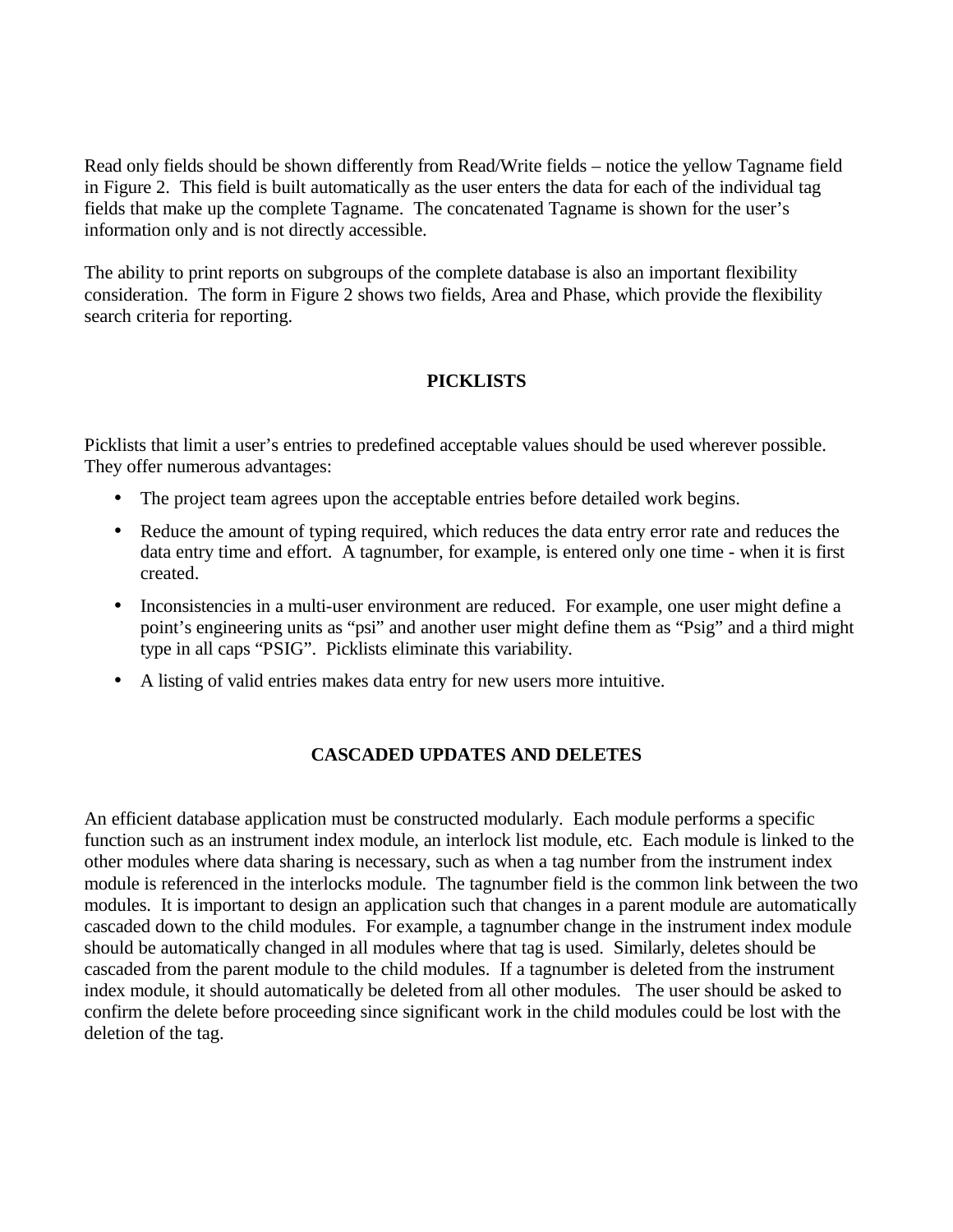## **DEVELOP SAFETY REQUIREMENTS SPECIFICATION**

A database approach can be a very effective means of describing a SIS's functional requirements and the SIL requirements as mandated by S84. In the approach illustrated in this paper there are three separate documents used to comply with all SRS requirements from S84. A text based SRS document is used to define the global, system-wide requirements such as testing frequency, start-up and shutdown sequences, common cause considerations, response time requirements and a description of actions to be taken on loss of energy sources to the SIS. In addition to the textual SRS document, two reports are used to comply with the tag specific and SIF specific requirements. To illustrate how these documents work together, the text-based SRS might state that all valves are fail closed, energize to open, except where noted differently in the Interlock List report. The report then would only have to specify those valves that fail open. It is understood that all others are fail closed.

Figure 3 shows an abbreviated instrument index that includes only those fields necessary for compliance with the S84 mandated SRS, specifically the normal operating ranges and trip values for all analog signals.

|            | <b>Client Name</b><br>City, State              |                                 |                    |                                      |            |            |  |
|------------|------------------------------------------------|---------------------------------|--------------------|--------------------------------------|------------|------------|--|
| Tagname    | <b>Item Type</b><br><b>Process Description</b> |                                 | Normal Oper, Range | <b>Calib Range</b><br>Pre-Trip Alarm |            | Trip Value |  |
| D-AIT-108A | Analyzer                                       | Reactor DR-106A O2 Analyzer     | 3-5 % 02           | 0-10 %02                             | 7 %O2 Inc  | 8 %02 Inc  |  |
| D-AIT-108B | Analyzer                                       | Reactor DR-106B O2 Analyzer     | 3-5 % 02           | 0-10 %02                             | 7 % 02 Inc | 8 %02 Inc  |  |
| D-AIT-109A | Analyzer                                       | Reactor DR-106A O2 Analyzer     | 3-5 % 02           | 0-10 %02                             | 7 % 02 Inc | 8 %02 Inc  |  |
| D-AIT-109B | Analyzer                                       | Reactor DR-106B O2 Analyzer     | 3-5 % 02           | 0-10 %02                             | 7 % 02 Inc | 8 %02 Inc  |  |
| D-AIT-201  | Analyzer                                       | Crystallizer DD-201 O2 Analyzer | 3-5 % 02           | 0-10 %02                             | 7 %O2 Inc  | 8 %02 Inc  |  |
| D-AIT-202  | Analyzer                                       | Crystallizer DD-201 O2 Analyzer | 3-5 % 02           | 0-10 %02                             | 7 % 02 Inc | 8 %02 Inc  |  |



Figure 4 shows the Interlock List form where SIF requirements are defined. The 1ooN notation represents 1 out of N voting scheme shutdown logic. In this example there are two analyzers so N is equal to 2. The Interlock List describes each Safety Instrumented Function (SIF) in detail. Initiators are referred to as Cause Tags. Final control elements are referred to as Effect Tags. Latched interlocks are cleared via the Reset tags, and a SIF's functionality can be bypassed using the Override tags. Parenthetical groupings of tags and operators allow fairly complex logic to be represented in a textual format. Maintaining the correct sort order in the tag listings is crucial. If the tags are listed in an order other than the one in which they were originally entered, the logic statements with the logical operators and parentheses might become nonsensical. Each tag is assigned a SEQ number to assure proper sorting on the form and the report.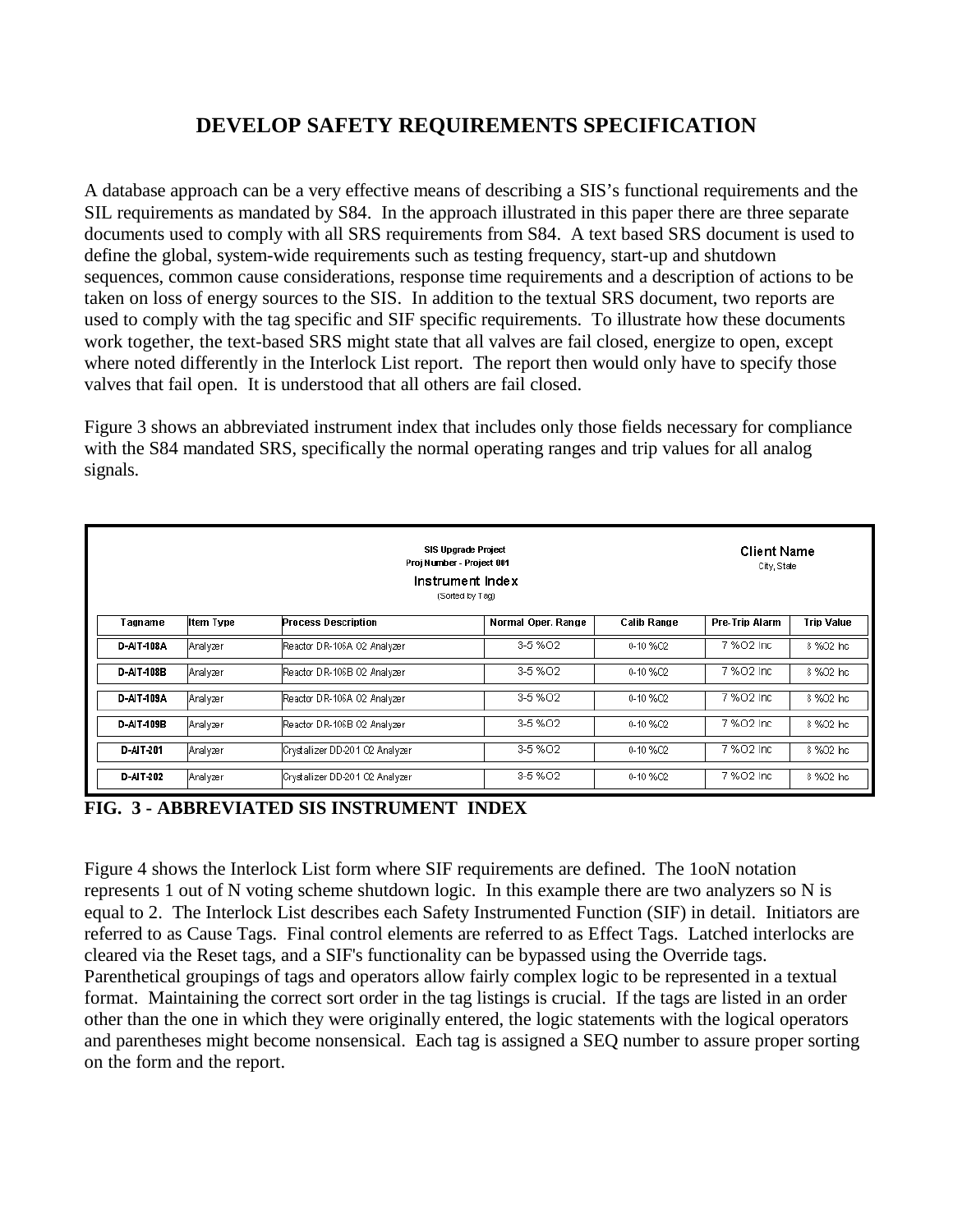Figure 5 shows the Interlock List report and Figure 6 shows a logic diagram representation of the Cause logic for SIF-001 shown in Figures 4 and 5. The reader might note that the same functional logic could have been expressed with one 4-input "OR" gate. The logic was divided into multiple operations for increased flexibility. If a third analyzer were ever added and a 2oo3 voting scheme adopted, the 1ooN operator could be changed to a 2ooN operator with minimal impact to the main logic structure.

Note that highly complex logic, though not typical in a shutdown scheme, may become difficult to represent in the report format shown. In these cases, external logic diagrams outside of the database may be employed. The SIF should still be created in the database, however, and should reference the logic diagram(s). This way, the database remains the central reference document for all SIF functionality.

| <b>EB CSIndex</b>                                                                                                                                                       | - 101 |  |  |  |  |  |  |
|-------------------------------------------------------------------------------------------------------------------------------------------------------------------------|-------|--|--|--|--|--|--|
| <b>Interlock List</b> (Currently Showing Latest Revisions Only)                                                                                                         |       |  |  |  |  |  |  |
| Interlock: SF-001<br>Rev By: MDS<br>Rev Date: 10/23/01                                                                                                                  |       |  |  |  |  |  |  |
| Rev Num: 0<br>Rev Desc: --                                                                                                                                              |       |  |  |  |  |  |  |
| $SL:$ SIL $2$<br>Area: D<br><b>Phase:</b> ---<br>V Location: Safety PLC<br>▾<br>▾╽                                                                                      |       |  |  |  |  |  |  |
| Purpose: Prevent Reactor DR-106A overheads from reaching LEL limit and achieving a<br>potential flammable / explosive mixture. Resultant explosion could cause multiple |       |  |  |  |  |  |  |
| Remarks: Selector switch D-HS-112A1 removes D-AIT-108A from interlock logic for<br>periodic calibration and maintenance and selector switch D-HS-112A2 removes          |       |  |  |  |  |  |  |
| Effect   Override   Reset<br>Cause                                                                                                                                      |       |  |  |  |  |  |  |
| Seq (Tagname<br>P&ID No<br>Delay ) Operator<br>Cond<br>Value                                                                                                            |       |  |  |  |  |  |  |
| 18%<br>R0222-D-B-01-11 ><br>5<br>D-AIT-108A<br>OR.<br>1 (<br>÷<br>٠<br>R0222-D-B-01-11 =<br>BadQual5<br>D-AIT-108A<br>1ooN<br>31                                        |       |  |  |  |  |  |  |
| R0222-D-B-01-11><br>l8%<br>5<br>D-AIT-109A<br>OR.<br>5 C                                                                                                                |       |  |  |  |  |  |  |
| lBadQual∣5.<br>D-AIT-109A<br>R0222-D-B-01-11 =<br>7<br>1ooN                                                                                                             |       |  |  |  |  |  |  |
| ⋇                                                                                                                                                                       |       |  |  |  |  |  |  |
|                                                                                                                                                                         |       |  |  |  |  |  |  |
|                                                                                                                                                                         |       |  |  |  |  |  |  |
| Show All<br>Revise<br>Help<br>Close<br>Copy                                                                                                                             |       |  |  |  |  |  |  |
| Record: $\boxed{14}$ $\boxed{4}$<br>47 ▶   DI   D*   of 67                                                                                                              |       |  |  |  |  |  |  |

**FIG. 4 - INTERLOCK LIST FORM**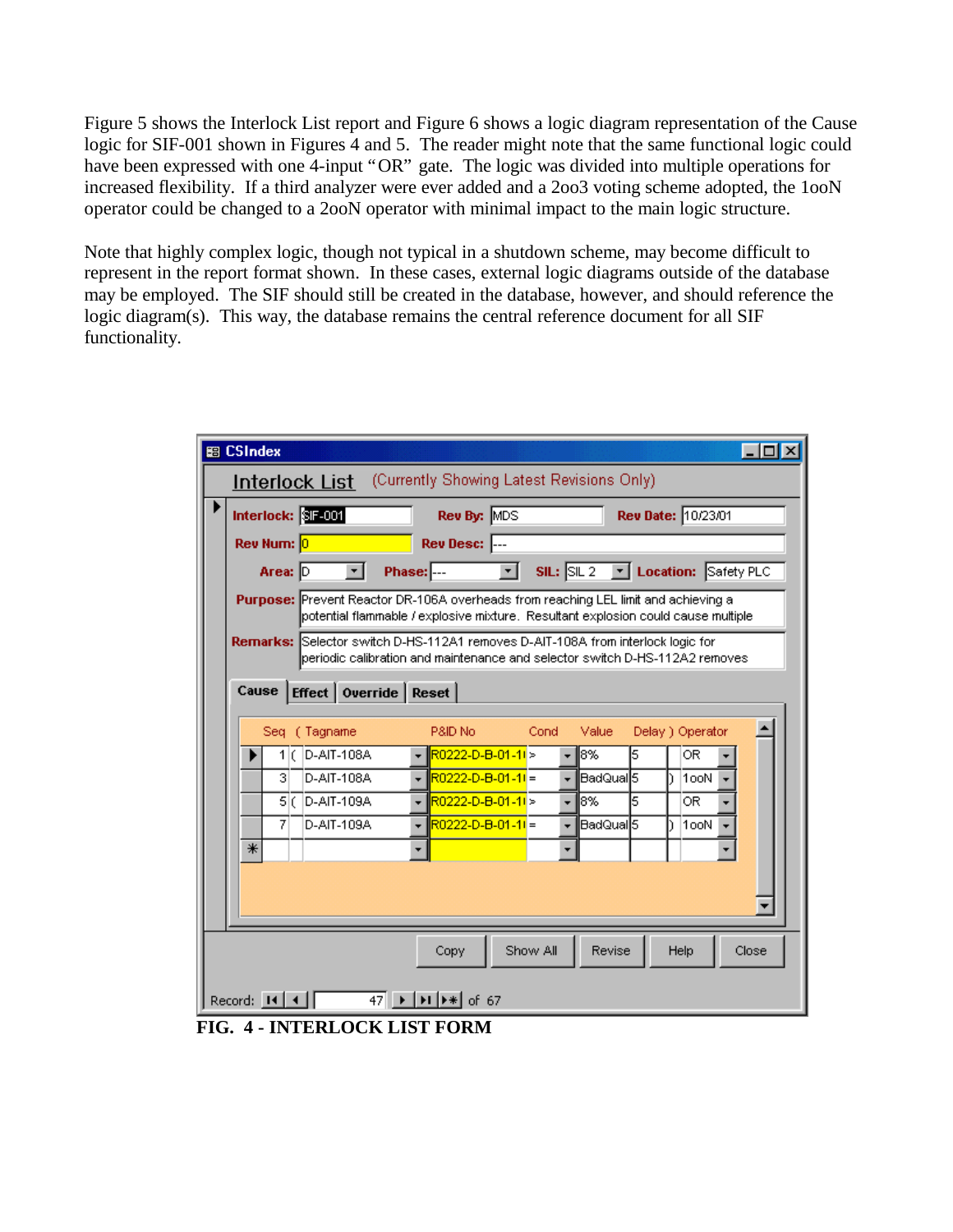|                                                                                                                    | <b>SIS Upgrade Project</b><br>Proj Number - Project 001                                                                                                                                   |                                                                                                                                                              |                  |                 |                                 | <b>Client Name</b><br>City, State              |  |          |              |              |                |
|--------------------------------------------------------------------------------------------------------------------|-------------------------------------------------------------------------------------------------------------------------------------------------------------------------------------------|--------------------------------------------------------------------------------------------------------------------------------------------------------------|------------------|-----------------|---------------------------------|------------------------------------------------|--|----------|--------------|--------------|----------------|
| D Area D<br>Interlock List<br>(Sorted by Interlock)<br>Rev: D<br>Date: 21-Jan-02<br><b>Desc:</b> Issued For Design |                                                                                                                                                                                           |                                                                                                                                                              |                  |                 |                                 |                                                |  |          |              |              |                |
| Interlock:                                                                                                         | SIF-001                                                                                                                                                                                   | Location: SafetyPLC                                                                                                                                          |                  | Rev: 0          | Rev By: MDS                     | Rev Date: 10/23/01                             |  |          | Area: D      |              |                |
|                                                                                                                    |                                                                                                                                                                                           | SIL: SL2                                                                                                                                                     |                  | Rev Desc: ---   |                                 |                                                |  |          | Phase:       |              |                |
| <b>Purpose:</b>                                                                                                    | Prevent Reactor DR-106A overheads from reaching LEL limit and achieving a potential flammable / explosive mixture. Resultant explosion could cause multiple injuries / fatalities onsite. |                                                                                                                                                              |                  |                 |                                 |                                                |  |          |              |              |                |
| Remarks:                                                                                                           | Selector switch D-HS-112A1 removes D-AIT-108A from interlock logic for periodic calibration and maintenance and selector switch D-HS-112A2 removes D-AIT-109A. Both analyzers             |                                                                                                                                                              |                  |                 |                                 |                                                |  |          |              |              |                |
|                                                                                                                    | must be available in voting scheme to achieve assigned SIL. Duration and frequency of these "bypass" periods must be kept to a minimum.                                                   |                                                                                                                                                              |                  |                 |                                 |                                                |  |          |              |              |                |
|                                                                                                                    |                                                                                                                                                                                           | The following Bad Quality checks are to be performed for each transmitter. Out of Range, High Deviation, Stuck Signal and all available PLC I/O diagnostics. |                  |                 |                                 |                                                |  |          |              |              |                |
|                                                                                                                    | Refer to SRS for additional details on the logic requirements.                                                                                                                            |                                                                                                                                                              |                  |                 |                                 |                                                |  |          |              |              |                |
| Interlock                                                                                                          |                                                                                                                                                                                           | Tagname                                                                                                                                                      | <b>Item Type</b> | P&ID            | <b>Process Description</b>      |                                                |  | Cond     | Value        | Delay        | Oper           |
| Tags:                                                                                                              |                                                                                                                                                                                           | Cause (D-AIT-108A                                                                                                                                            | Analyzer         | R0222-D-B-01-10 | Reactor DR-106A O2 Analyzer     |                                                |  | $\geq$   | 8%           | 5            | 0R             |
|                                                                                                                    |                                                                                                                                                                                           | D-AIT-108A                                                                                                                                                   | Analyzer         | R0222-D-B-01-10 | Reactor DR-106A O2 Analyzer     |                                                |  | $\equiv$ | BadQual      | 5.           | 100N           |
|                                                                                                                    |                                                                                                                                                                                           | (D-AIT-109A)                                                                                                                                                 | Analyzer         | R0222-D-B-01-10 | Reactor DR-106A O2 Analyzer     |                                                |  | $\geq$   | 8%           | 5.           | 0 <sub>R</sub> |
|                                                                                                                    |                                                                                                                                                                                           | D-AIT-109A                                                                                                                                                   | Analyzer         | R0222-D-B-01-10 | Reactor DR-106A O2 Analyzer     |                                                |  | $=$      | BadQual      | 5.<br>J.     | 1ooN           |
|                                                                                                                    |                                                                                                                                                                                           | Effect ( D-XYS-104A                                                                                                                                          | Solenoid Valve   | R0222-D-B-01-07 |                                 | Reactor DR-106A Process Air Block Valve        |  | $\equiv$ | CLOSE        | $\mathbf{0}$ | <b>AND</b>     |
|                                                                                                                    |                                                                                                                                                                                           | D-XYS-105A                                                                                                                                                   | Solenoid Valve   | R0222-D-B-01-07 |                                 | Reactor DR-106A Process Air Block Valve        |  | $\equiv$ | CLOSE        | $\Box$       | <b>AND</b>     |
|                                                                                                                    |                                                                                                                                                                                           | D-XYS-106A                                                                                                                                                   | Solenoid Valve   | R0222-D-B-01-07 |                                 | Reactor DR-106A Process Air Block Valve        |  | $=$      | CLOSE        | 0            | <b>AND</b>     |
|                                                                                                                    |                                                                                                                                                                                           | D-XYS-107A                                                                                                                                                   | Solenoid Valve   | R0222-D-B-01-07 |                                 | Reactor DR-106A Process Air Block Valve        |  | $\equiv$ | CLOSE        | $\mathsf{U}$ | <b>AND</b>     |
|                                                                                                                    |                                                                                                                                                                                           | D-FYS-121A                                                                                                                                                   | Solenoid Valve   | R0222-D-B-01-07 |                                 | Reactor DR-106A Process Air Flow Control Valve |  | $=$      | CLOSE        | $\Box$       | <b>AND</b>     |
|                                                                                                                    |                                                                                                                                                                                           | D-FYS-122A                                                                                                                                                   | Solenoid Valve   | R0222-D-B-01-07 |                                 | Reactor DR-106A Process Air Flow Control Valve |  | $=$      | CLOSE        | 0.           | <b>AND</b>     |
|                                                                                                                    |                                                                                                                                                                                           | D-FYS-123A                                                                                                                                                   | Solenoid Valve   | R0222-D-B-01-07 |                                 | Reactor DR-106A Process Air Flow Control Valve |  | $=$      | CLOSE        | 0            | <b>AND</b>     |
|                                                                                                                    |                                                                                                                                                                                           | D-FYS-124A                                                                                                                                                   | Solenoid Valve   | R0222-D-B-01-07 |                                 | Reactor DR-106A Process Air Flow Control Valve |  | $\equiv$ | CLOSE        | 0.           | <b>AND</b>     |
|                                                                                                                    |                                                                                                                                                                                           | D-DR106A-SDWN                                                                                                                                                | Computer Func    |                 | Reactor DR-106A Shutdown Signal |                                                |  | $=$      | SHUTDN       | $0$ )        |                |
|                                                                                                                    | Override                                                                                                                                                                                  | D-HS-106AOVRD                                                                                                                                                | Keyswitch        | R0222-D-B-02-01 | Keyswitch to override SIF-001   |                                                |  | $=$      | <b>OVRD</b>  | $\Omega$     |                |
|                                                                                                                    | Reset                                                                                                                                                                                     | D-HS-106ARESET                                                                                                                                               | Computer Func    |                 |                                 | Reactor DR-106A Shutdown Reset Confirmation    |  | $\equiv$ | <b>RESET</b> | 0            |                |
|                                                                                                                    |                                                                                                                                                                                           |                                                                                                                                                              |                  |                 |                                 |                                                |  |          |              |              |                |

**FIG. 5 - INTERLOCK LIST SHOWING SIF FUNCTIONALITY**



**FIG. 6 – LOGIC DIAGRAM OF CAUSE TAG LOGIC FOR SIF-001**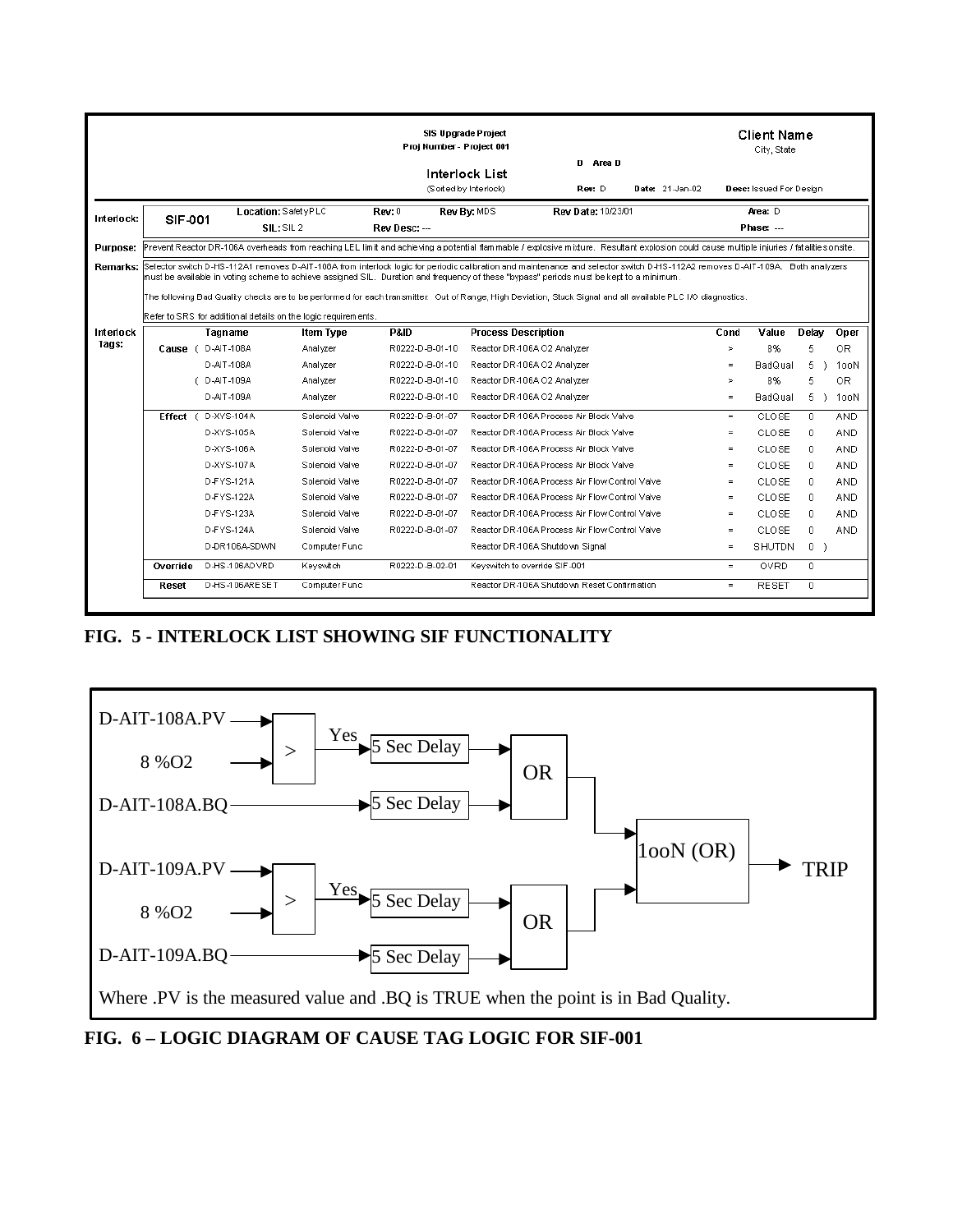# **COMMISSIONING / PRE-STARTUP ACCEPTANCE / PERIODIC TESTING**

The project database, with input and approval from the entire project team, forms the ideal check document(s) for the SIS final design and functionality. The database reports illustrated above can all serve as check documents by adding signoff and approval fields to each record. These fields should be built into the report design and the user is prompted at report run time whether or not the check and approval fields should be "turned on". This provides a permanent, hardcopy record of the checks performed and signoff.

It was mentioned previously under the Flexible Database Design section that the ability to report on subgroups of the total database is important. Nowhere is this flexibility more important than during the testing, commissioning and acceptance phases of a project. It is crucial that the check documents contain only those portions of a project that are of interest to the check team's immediate responsibilities.

Commissioning a new or upgraded control system installation, particularly for larger systems, is simplified by dividing the process into small, independent and somewhat self-contained pieces, known as commissioning packages. The project can then be commissioned and turned over to Plant Operations in a piecemeal fashion rather than all at once. The ability to track each package independently and report on commissioning progress as percent complete is a tremendous benefit.

Meeting calculated SIL requirements usually necessitates periodic testing of SIFs. Risk reduction can be improved with more frequent testing. The sort and query features of a database make it ideal at tracking and performing periodic testing. SIFs can be grouped and sorted by testing frequency. The reports with the check and approval fields "turned on" create an effective roadmap to direct the testing efforts.

### **MANAGEMENT OF CHANGE**

Keeping up with the small changes made to a facility over its life is arguably one of S84's most difficult mandates. Maintaining up to date documentation is usually low on the list of priorities in the rush to correct a problem or improve a process. This situation is made worse when the data is scattered throughout multiple, independent documents that are not linked together. Conversely, a simple documentation process reduces the maintenance effort and increases the likelihood that the documentation will be kept up to date.

### **CONCLUSION**

With the amount of "streamlining" and outsourcing in today's market, plant staff is stretched farther than ever. The mandates of S84 will make the problem worse by placing ever-increasing demands on